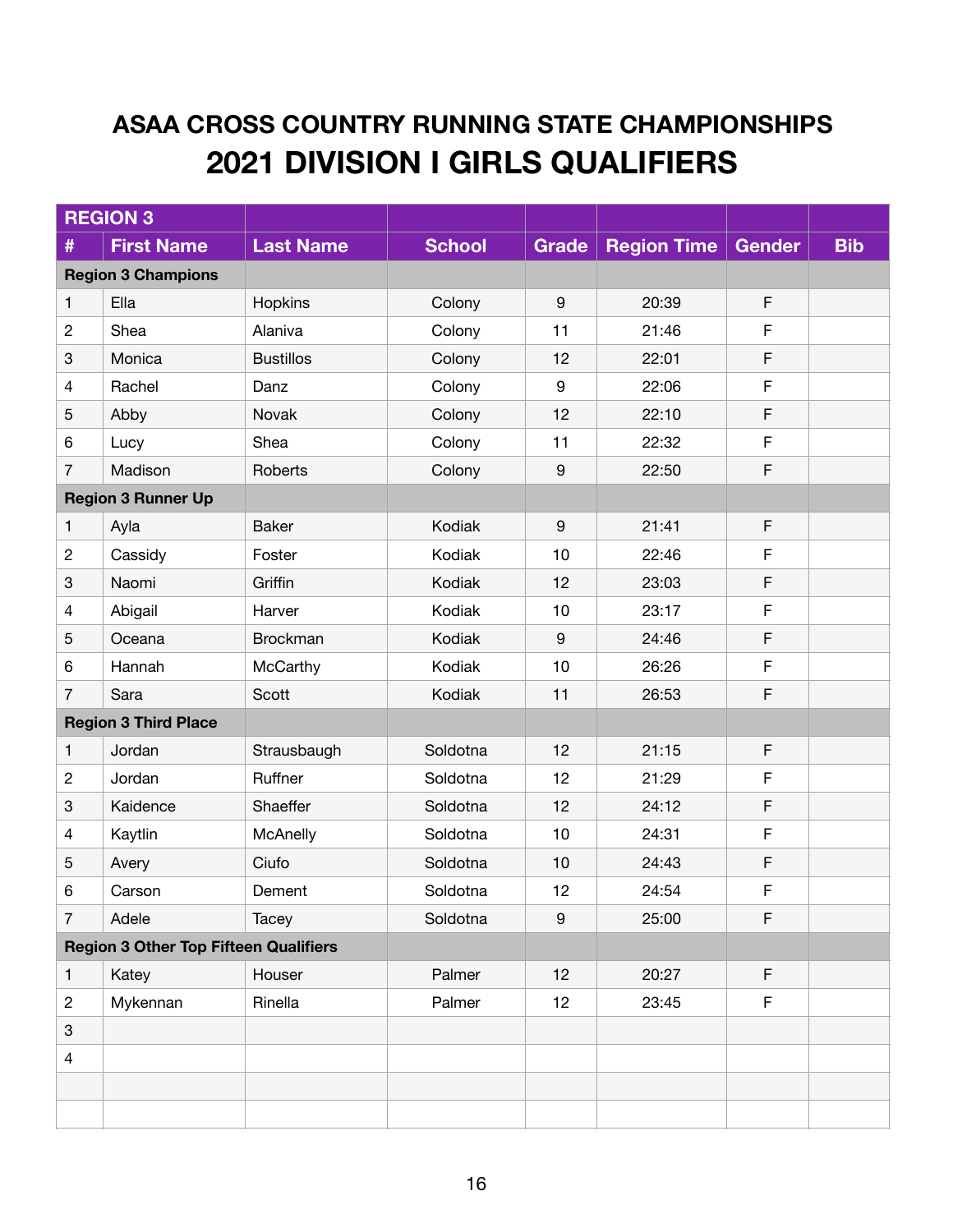|                | <b>REGION 4</b>                              |                  |                 |                 |                    |               |            |
|----------------|----------------------------------------------|------------------|-----------------|-----------------|--------------------|---------------|------------|
| #              | <b>First Name</b>                            | <b>Last Name</b> | <b>School</b>   | <b>Grade</b>    | <b>Region Time</b> | <b>Gender</b> | <b>Bib</b> |
|                | <b>Region 4 Champions</b>                    |                  |                 |                 |                    |               |            |
| 1              | Campbell                                     | Peterson         | Chugiak         | 11              | 19:40              | F             |            |
| $\overline{c}$ | Skyler                                       | <b>Belmear</b>   | Chugiak         | 10              | 20:08              | F             |            |
| 3              | Emily                                        | Moore            | Chugiak         | 10              | 20:12              | F             |            |
| 4              | Addison                                      | Capozzi          | Chugiak         | 11              | 20:19              | F             |            |
| 5              | Kiley                                        | Dennis           | Chugiak         | 11              | 20:22              | F             |            |
| 6              | Ada                                          | <b>Burrup</b>    | Chugiak         | 9               | 21:13              | F             |            |
| 7              | <b>Bailey</b>                                | Peterson         | Chugiak         | 9               | 21:57              | F             |            |
|                | <b>Region 4 Runner Up</b>                    |                  |                 |                 |                    |               |            |
| 1              | Robyn                                        | Miller           | South Anchorage | 11              | 19:24              | F             |            |
| $\overline{c}$ | Elliana                                      | Zock             | South Anchorage | 11              | 19:43              | F             |            |
| 3              | Maggie                                       | Keffalos         | South Anchorage | 12              | 20:42              | F             |            |
| 4              | Ella                                         | Atteberry        | South Anchorage | 10              | 20:53              | F             |            |
| 5              | Elizabeth                                    | Page             | South Anchorage | 10              | 21:15              | F             |            |
| 6              | Ava                                          | Murphy           | South Anchorage | 9               | 21:18              | F             |            |
| 7              | Cameryn                                      | Kauffman         | South Anchorage | 10              | 21:54              | F             |            |
|                | <b>Region 4 Third Place</b>                  |                  |                 |                 |                    |               |            |
| 1              | Payton                                       | Smith            | West Anchorage  | 12              | 19:42              | F             |            |
| $\overline{c}$ | Natalie                                      | Hood             | West Anchorage  | 12              | 20:31              | F             |            |
| 3              | Zoe                                          | Rodgers          | West Anchorage  | 9               | 20:37              | F             |            |
| 4              | Lily                                         | Pannkuk          | West Anchorage  | 12              | 20:51              | F             |            |
| 5              | <b>Berit</b>                                 | Meyers           | West Anchorage  | 10              | 21:03              | F             |            |
| 6              | Lauren                                       | Dorris           | West Anchorage  | 11              | 21:16              | F             |            |
| $\overline{7}$ | Sophia                                       | Mayers           | West Anchorage  | 12              | 21:34              | F             |            |
|                | <b>Region 4 Fourth Place</b>                 |                  |                 |                 |                    |               |            |
| 1              | Meredith                                     | Schwartz         | Service         | 11              | 20:08              | F             |            |
| $\mathbf{2}$   | Madeleine                                    | Reckmeyer        | Service         | 10              | 20:58              | F.            |            |
| 3              | Brooklyn                                     | Adams Sherban    | Service         | 12              | 21:46              | F             |            |
| 4              | Ruthie                                       | Richardson       | Service         | 11              | 22:00              | F             |            |
| 5              | Alana                                        | Lim              | Service         | 11              | 22:13              | F             |            |
| 6              | Adria                                        | Wuerth           | Service         | 10              | 22:37              | F             |            |
| $\overline{7}$ | Nora                                         | Simon            | Service         | 9               | 24:03              | F             |            |
|                | <b>Region 4 Other Top Fifteen Qualifiers</b> |                  |                 |                 |                    |               |            |
| 1              | Ava                                          | Trembath         | Eagle River     | 10              | 19:46              | F             |            |
| $\mathbf{2}$   | Ina                                          | Kraus            | Eagle River     | 10 <sub>1</sub> | 20:37              | F             |            |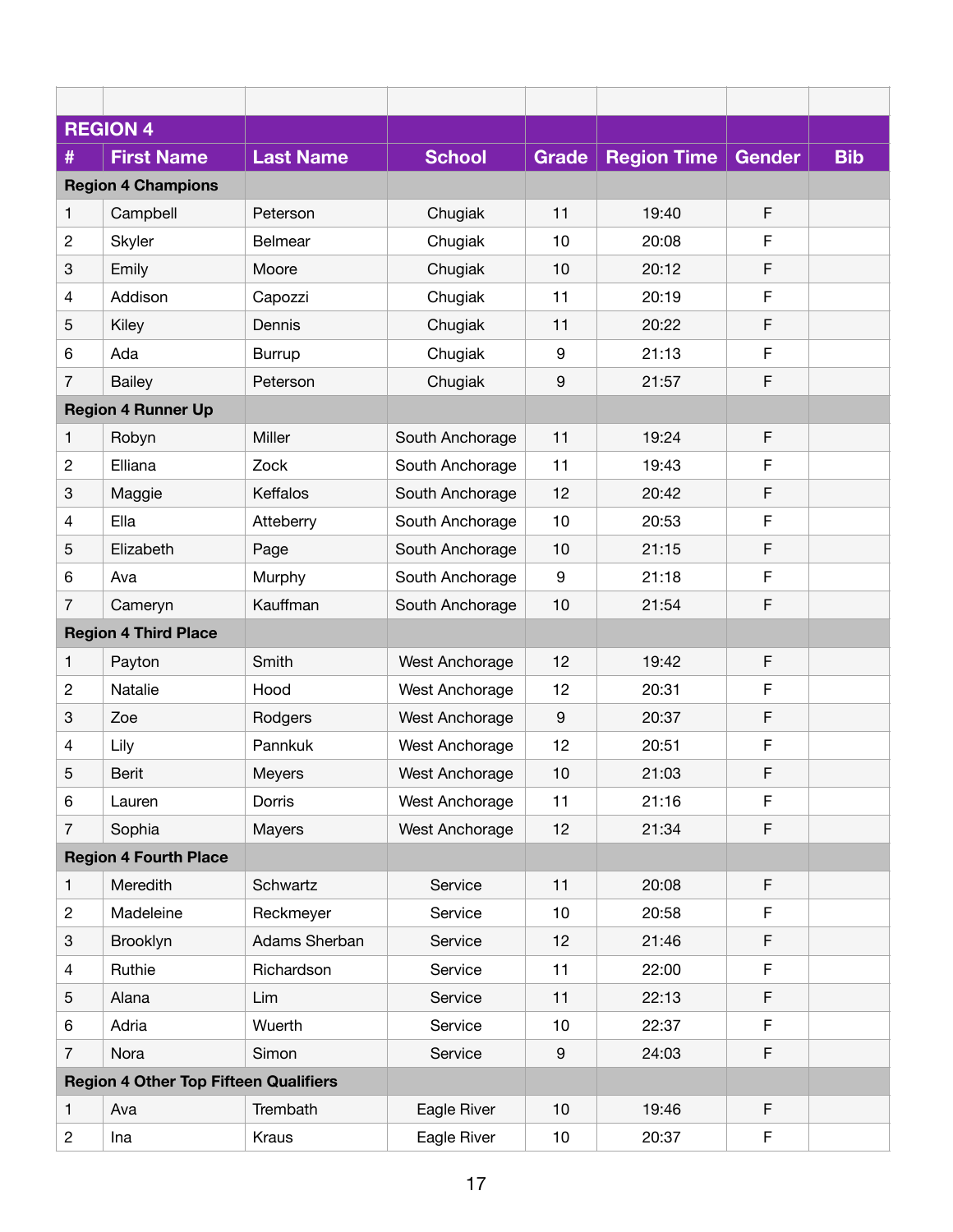| 3              |                                             |                  |                         |                 |                    |               |            |
|----------------|---------------------------------------------|------------------|-------------------------|-----------------|--------------------|---------------|------------|
|                |                                             |                  |                         |                 |                    |               |            |
|                |                                             |                  |                         |                 |                    |               |            |
|                |                                             |                  |                         |                 |                    |               |            |
|                |                                             |                  |                         |                 |                    |               |            |
|                | <b>REGION 5</b>                             |                  |                         |                 |                    |               |            |
| #              | <b>First Name</b>                           | <b>Last Name</b> | <b>School</b>           | <b>Grade</b>    | <b>Region Time</b> | <b>Gender</b> | <b>Bib</b> |
|                | <b>Region 5 Champions</b>                   |                  |                         |                 |                    |               |            |
| 1              | Etta                                        | Eller            | Juneau Douglas          | 10              | 19:18              | F             |            |
| $\overline{c}$ | Annika                                      | Schwartz         | Juneau Douglas          | 12              | 19:36              | F             |            |
| 3              | Rayna                                       | Tuckwood         | Juneau Douglas          | 10              | 19:50              | F             |            |
| 4              | McKenna                                     | <b>McNutt</b>    | Juneau Douglas          | 12              | 20:04              | F             |            |
| 5              | Ella                                        | Goldstein        | Juneau Douglas          | 12              | 20:05              | F             |            |
| 6              | Ida                                         | Meyer            | Juneau Douglas          | 9               | 20:10              | F             |            |
| $\overline{7}$ | <b>Trinity</b>                              | Jackson          | Juneau Douglas          | 12              | 20:25              | F             |            |
|                | <b>Region 5 Other Top Twelve Qualifiers</b> |                  |                         |                 |                    |               |            |
| $\mathbf{1}$   | Kiah                                        | <b>Dihle</b>     | <b>Thunder Mountain</b> | 12              | 18:51              | $\mathsf F$   |            |
| $\overline{c}$ | Grace                                       | <b>Sikes</b>     | <b>Thunder Mountain</b> | 12              | 21:14              | F             |            |
| 3              | Carol                                       | Frey             | Ketchikan               | 9               | 21:42              | F             |            |
| 4              | Abigail                                     | Booten           | <b>Thunder Mountain</b> | 12              | 21:43              | F             |            |
| 5              | Paige                                       | <b>Boehlert</b>  | Ketchikan               | 12              | 21:54              | F             |            |
|                |                                             |                  |                         |                 |                    |               |            |
|                |                                             |                  |                         |                 |                    |               |            |
|                | <b>REGION 6</b>                             |                  |                         |                 |                    |               |            |
| #              | <b>First Name</b>                           | <b>Last Name</b> | <b>School</b>           | <b>Grade</b>    | <b>Region Time</b> | <b>Gender</b> | <b>Bib</b> |
|                | <b>Region 6 Champions</b>                   |                  |                         |                 |                    |               |            |
| 1              | Gloria                                      | <b>Bailey</b>    | <b>West Valley</b>      | 12              | 20:00              | F             |            |
| $\overline{c}$ | Riga                                        | Grubis           | <b>West Valley</b>      | 11              | 20:34              | F             |            |
| 3              | Evelyn                                      | Wool             | <b>West Valley</b>      | 9               | 20:36              | F             |            |
| $\overline{4}$ | Isabel                                      | Baesman          | <b>West Valley</b>      | 11              | 21:16              | F             |            |
| 5              | Olivia                                      | Manley           | <b>West Valley</b>      | 12              | 21:18              | F             |            |
| 6              | Zarah                                       | Laker-Morris     | <b>West Valley</b>      | 10 <sub>1</sub> | 21:32              | F             |            |
| $\overline{7}$ | Sage                                        | Personett        | <b>West Valley</b>      | 10              | 21:41              | F             |            |
|                | <b>Region 6 Runner Up</b>                   |                  |                         |                 |                    |               |            |
| $\mathbf{1}$   | Abigail                                     | Haas             | Lathrop                 | 12              | 19:40              | F             |            |
| $\overline{c}$ | Rachel                                      | Hausman          | Lathrop                 | 11              | 22:03              | F             |            |
| 3              | Carly                                       | Pilon            | Lathrop                 | 9               | 22:37              | F             |            |
| $\overline{4}$ | Emma                                        | Lyons            | Lathrop                 | 9               | 23:13              | F             |            |